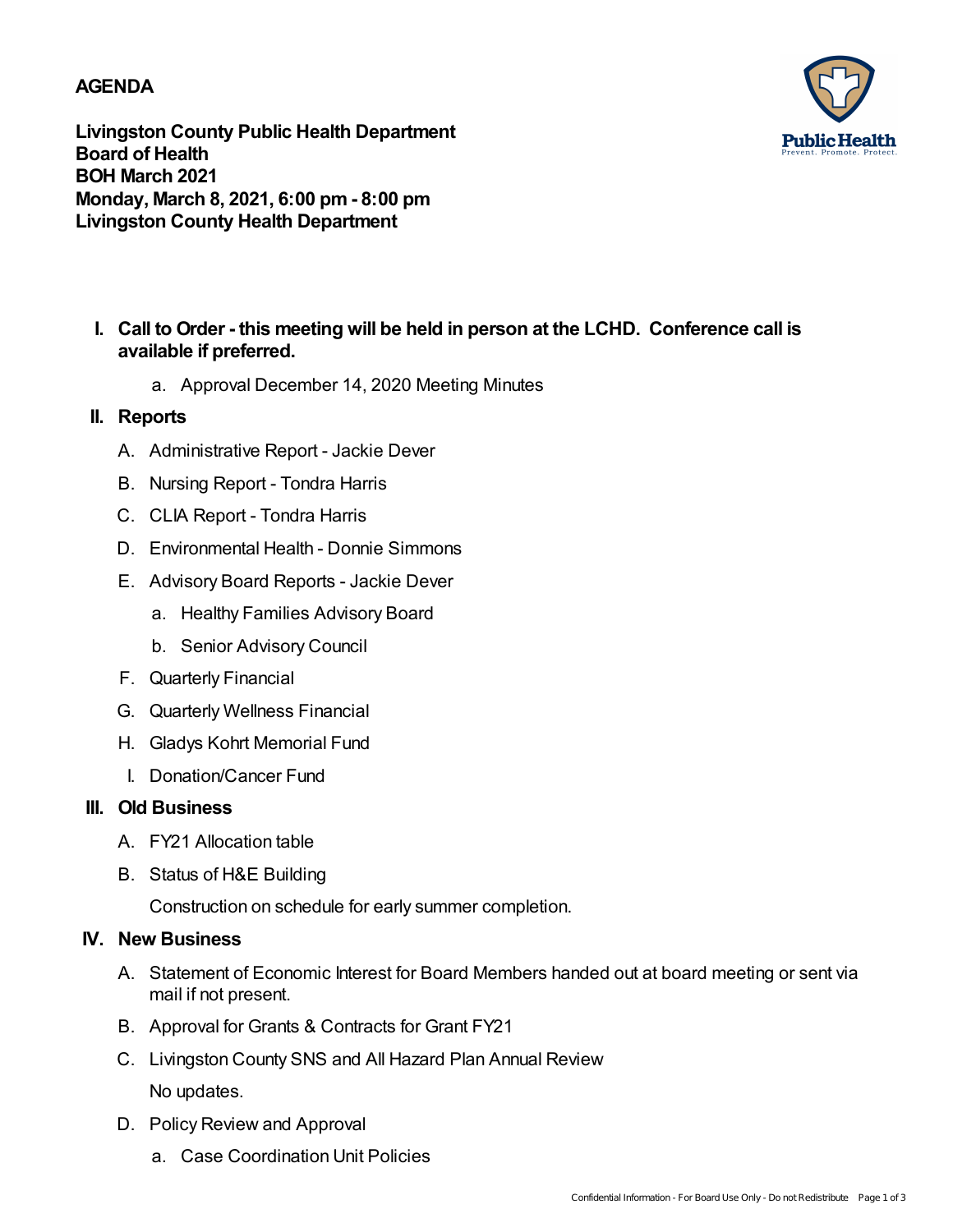No changes

- b. Fees
- c. Flex Hour Work Schedule No changes
- d. Healthy Families Illinois Policies Updated during accreditation process.
- e. Job Descriptions

No changes

f. OSHA/Bloodborne Pathogen/Exposure Control Plan

No changes

g. Personnel

No changes

- h. Safety Data Sheets No changes
- i. Wellness

No changes

- E. Annual Public Health Reports
	- a. 2020 Printed Annual LCHD Report
	- b. Annual Agency Composite Report
	- c. Annual Program Expense Report
- F. Annual Communicable Disease Report
- G. Annual Report Livingston County Public Health Nursing Program
- H. Bylaws
	- a. Board of Health Bylaws
	- b. CCU Senior Advisory Board Bylaws
	- c. HFIAdvisory Board Bylaws
	- d. TB Bylaws
- I. Appointments
	- a. Appointment of Administrator to Act as Designee in Lieu of Board President and Director of Nursing in Lieu of Administrator
- J. Quarterly Program Statistics
- K. Employee Activity Report
- **V. Executive Session - Personnel if needed.**